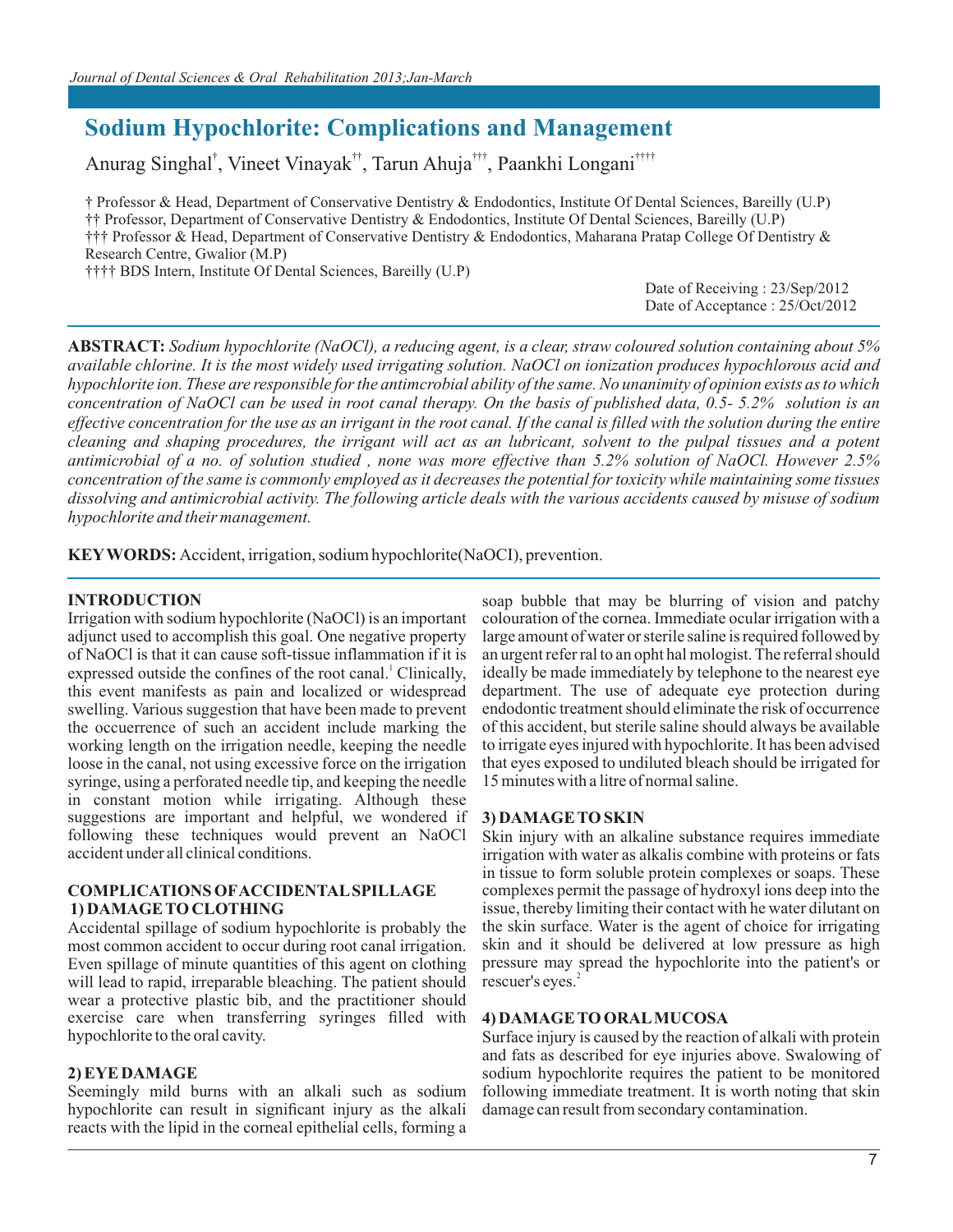#### *Journal of Dental Sciences & Oral Rehabilitation 2013;Jan-March*

**5) ALLERGY TO SODIUM HYPOCHLORITE**

The allergic potential of sodium hypochlorite was first reported in 1940 by Sulzberger and subsequently by Cohen and Burns. <sup>3</sup>Caliskan *et al*. presented a case where a 32-yearold female developed rapid onset pain, swelling, difficulty in Breathing and subsequently hypotension following application of 0.5 ml of 1% sodium hypochlorite. <sup>4</sup> The patient required urgent hospitalisa- tion in the intensive care unit and management with intravenous steroids and antihistamines.A subsequent allergy skin scratch test performed two weeks <sup>5</sup> after the patient was discharged confir med a highly posit ive result to sodiumhypochlorite. Even though allergy to sodium hypochlorite is rare, it is important ficians to recognise the symptoms of allergy and possible anaphylaxis. These may include urticaria, oedema, shortness of breath, wheezing (bronchospasm) and hypotension. Urgent referral to a hospital following first aid management is recommended.<sup>6</sup>

#### **C O M P L I C A T I O N S A R I S I N G F R O M HYPOCHLORITE EXTRUSION BEYOND THE ROOT APEX**

### **1) CHEMICAL BURNS AND TISSUE NECROSIS**

When sodium hypochlorite is extruded beyond the root canal into the periradicular tissues, the effect is one of a chemical burn leading to a localized or extensive tissue necrosis. Given the widespread use of hypochlorite , this complication is fortunately very rare indeed. A severe acute inflammatory reaction of the tissues develops. This leads to rapid tissue swelling both intra orally within the surrounding mucosa and extra orally within the skin and subcutaneous tissues. The swelling may be oedematous, haemorrhagic or both, and may extend beyond the region that might be expected with an acute infection of the affected tooth.

Sudden onset of pain is a hallmark of tissue damage, and may occur immediately or be delayed for several minutes or hours. Involvement of the maxillary sinus will lead to acute sinusitis.1918 Associated bleeding into theinterstitial tissues results in bruising and ecchymosis of the surrounding mucosa and possibly the facial skin (Fig3) and may include the formation of a haematoma.A necrotic ulceration of the mucosa adjacent to the tooth may occur as a direct result of the chemical burn.<sup>7</sup> This reaction of the tissues may occur within minutes or may be delayed and appear some hours or days later.If these symptoms develop,urgent telephone referral should be made to the nearest maxillofacial unit.Patients will be assessed by the on call 20,22 maxillofacial team. Treatment is determined by the extent and rapidityof the soft tissue swelling but may necessitate urgent hospitalization and administration of intravenous steroids andantibiotics.<sup>7</sup> Although the evidence for the use of antibiotics in these patients is anecdotal, secondary bacterial infection is a distinct possibilityin areas of necrotic tissue and therefore they are often prescribed as part of the overall patient management.Surgical drainage or debridement may also be required depending on the extent and character of the tissue swelling and necrosis.

#### **2) NEUROLOGICAL COMPLICATIONS**

Paraesthesia and anaesthesia affecting the mental,<sup>8</sup> inferior dental and infraorbital branches  $\degree$  of the trigeminal nerve following inadvertent extrusion of sodium hypochlorite beyond the root rsn *et al.* in 2005. In both cases,the buccal branch of the facial nerve was 18 affected. Both patients exhibited a loss of the naso-labial groove and a down turning of the angle of the mouth. Both patients were reviewed and their motor function was regained after several months. Sensory and motor nerve deficit are not commonly associated with acute dental abscesses. As there is no other current evidence in the literature it is  $\frac{10}{10}$  possible that these neurological complications were a direct result of chemical damage by sodium hypochlorite,but further research (including nerve conductionstudies)is required.

# **3) UPPER AIRWAY OBSTRUCTION**

The use of sodium hypochlorite for root canal irrigation without adequate isolation of the tooth can lead to leakage of the solution into the oral cavity and ingestion or inhalation by the patient.This could result in throat  $11$  irritation  $11$  and in severe cases, the upper airway could be compromised. Ziegler<sup>10</sup> presented a case of a 15-month-old girl who presented in the accident and emergency unit with acute laryngotracheal bronchitis, stridor and profuse drooling from the mouth as a result of ingestion of a high concentration of household sodiumhypochlorite. A similarclinical presentation might occur with the ingestion of any caustic substance.Opinion varies as to the best concentration of hypochlorite, with some practitioners using undiluted household bleach .Fibre optic nasaltracheal intubation followed by surgical decompression has been required to manage airway compromising swelling 20 arising within three hours of accidental exposure to sodium hypochlorite duringroot canal treatment (Fig. 4)

### **PREVENTION**

#### **Preventive measures that should be taken to minimise potential complication s with sodium hypochlorite**

- Ø Plastic bib to protect patient's clothing.
- $\triangleright$  Provision of protective eye-wear for both patient and operator.
- $\triangleright$  The use of a sealed rubber dam for isolation of the tooth under treatment.
- The use of side exit Luer-Lok needles for root canal irrigation.
- Ø Irrigation needle a minimum of 2 mm short of the working length
- Ø Avoidance of wedging the needle into the root canal.
- Avoidance of excessive pressure during Irrigation.

### **Emergency management of accidental hypochlorite damage Eye injuries**

 $\triangleright$  Irrigate gently with normal saline. If normal saline is insuffi cient or unavailable, tap water should be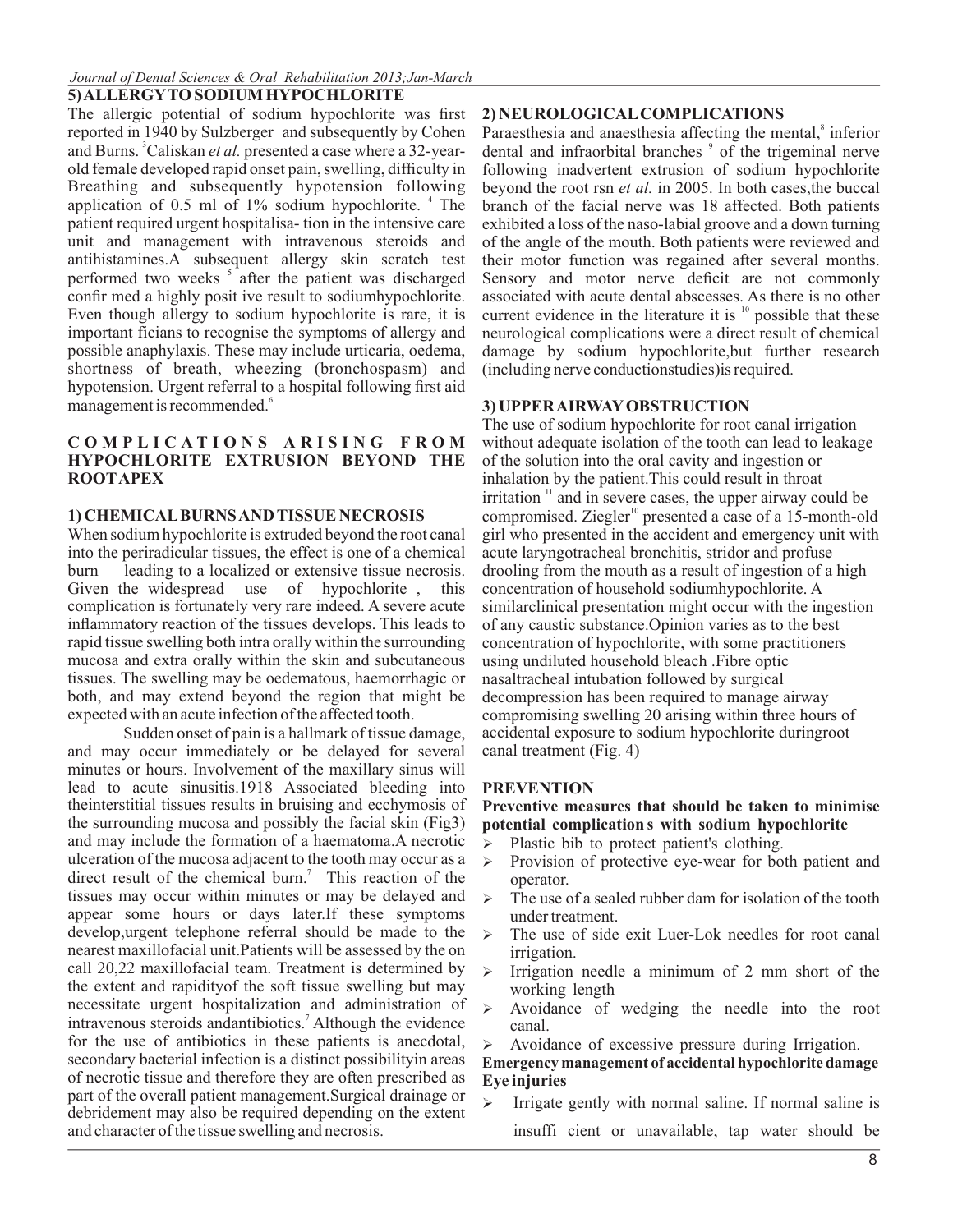used

 $\triangleright$  Refer for ophthalmology opinion

# **Skin injuries**

Ø wash thoroughly and gently with normal saline or tap water

## **Oral mucosa injuries**

- $\triangleright$  Copious rinsing with water
- $\triangleright$  Analgesia if required
- $\triangleright$  If visible tissue damage antibiotics to reduce risk of secondary infection
- $\triangleright$  If any possibility of ingestion or inhalation refer to emergency department

# **Inoculation injuries**

- $\triangleright$  Ice/cooling packs to swelling first 24 hours
- $\triangleright$  Heat packs subsequently
- $\triangleright$  Analgesia
- $\triangleright$  Antibiotics to reduce the risk of secondary infection
- $\triangleright$  Request advice or management from Maxillofacial Unit

### **MANAGEMENT**

Proper treatment, the experience can be traumatic and frightening for the patient. General practitioners should therefore take extra precautions to avoid such situations. The best treatment is always prevention. To prevent the adverse effects of NaOCl, consider the following steps:

# **1. THOROUGHLY EXAMINE THE TOOTH TO BE TREATED.**

A complete clinical and radiographic assessment of the tooth may reveal that the root canal system is complex enough to warrant referral to an endodontist for proper management.

# **2. ALWAYS USE ISOLATION: A RUBBER DAM IS THE MOST EFFECTIVE**

Barrier to protect the intraoral tissue from the damaging effects of NaOCl.

# **3. USE AN APEX LOCATOR TO CONFIRM THE**

**WORKING LENGTH**.

After radiography, this is the most accurate and reliable method of determining the actual working length.

## **4. WHEN IN DOUBT, OBTAIN A RADIOGRAPH**

If you are encountering difficulty in locating the canals during canal preparation, stop and obtain another film. Be confident about the area you are working in.

# **5. USE PROPER NEEDLE TYPE AND SIZE**.

A smaller-bore, side-venting irrigating needle of a size appropriate for the prepared canal is recommended.

# **6. USE A PLASTIC STOPPER ON IRRIGATING NEEDLES.**

The binding point. A stopper can guarantee the position of the needle tip inside the canal system, where tactile sensation is limited.

# **7. USE AN APPROPRIATE METHOD TO DELIVER THE IRR IGATION SOLUTION.**

Use low, constant pressure, withdrawing the needle slightly from

# **CONCLUSION**

Sodium hypochlorite accidents were relatively rare in endodontic practice. Such an event does not decrease the long-term endodontic prognosis for the involved tooth. Sodium hypochloritel accidents may be caused by additional factors other than faulty irrigation technique. Thus the use of sodium hypochlorite as an irrigant is benefitial apart from the rarest of the cases the probability of which again is very less.

# **REFERENCES**

- 1. Pashley EL, Bridsong NL, Bowman K, Pashley DH. Cytotoxic effects of sodium hypochlorite on vital tissue. J Endod 1985;11:52-5 8.
- 2. Mehra P, Clancy C, Wu J. Formation of a facial hematoma during endodontic therapy. J Am Dent Assoc